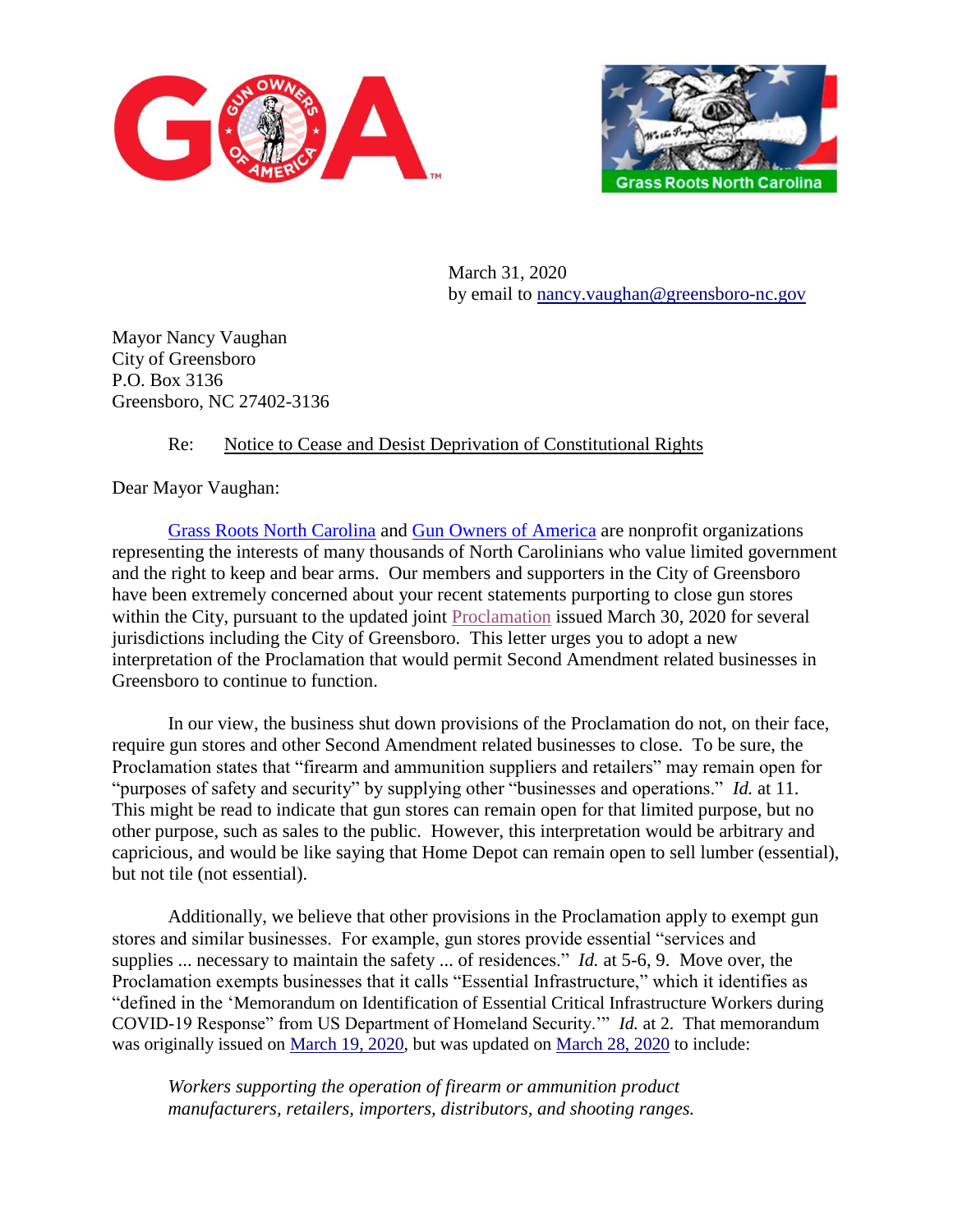Thus, there are good arguments that Second Amendment protected businesses such as gun stores and ranges within the City of Greensboro do not fall under the closure orders in the Proclamation. Moreover, applying the Proclamation to gun stores would violate state law and both the federal and state constitutions.

On March 29, 2020, GRNC and GOA contacted Wake County, North Carolina officials, to raise similar concerns, including that statements by county officials had indicated that gun stores in Wake County were required to close under that county's Proclamation. We also pointed out the updates to the CISA list, and asked the county to reconsider its interpretation of its Proclamation as applied to gun stores and related businesses. Yesterday, March 30, 2020, we engaged in a productive dialogue with Wake County officials, who agreed that gun stores would be permitted to remain open during the county's emergency declaration.

Yet, in spite of the numerous reasons (discussed above) why Second Amendment related businesses should be considered exempt from any requirement to shut down under the Proclamation, you have reportedly taken it upon yourself to declare that gun stores must shut down. At least one [news source](https://www.wfmynews2.com/article/news/local/stay-home-order-guilford-county-greensboro-difference-north-carolina-statewide-mayor-vaughan-explains/83-4c9d841f-58c0-48ee-9aa4-0156f7bcea00) has reported that you claimed yesterday, March 30, 2020, that "[g]un stores do not meet the essential service either."

We would hope that you would reconsider this position, particularly in light of the change to the DHS CISA list of critical infrastructure, and also for the additional reasons outlined above.

Even so, based on your position that gun stores must close down, which represents a credible threat of prosecution, GRNC and GOA are in the process of preparing litigation to challenge your deprivation of the constitutionally protected rights of our members and supporters in your jurisdiction on several bases, including those outlined above. We are planning on filing suit very soon to enjoin you from continuing to order gun stores be closed.

However, we have directed our lawyers to delay filing that litigation until at least 12:00 noon on Thursday, April 2, 2020, to give you the opportunity to conform your position on Second Amendment businesses so that it conforms to the current updated CISA list of March 28, 2020, state law, and federal and state constitutional requirements. We request that you take this action without delay.